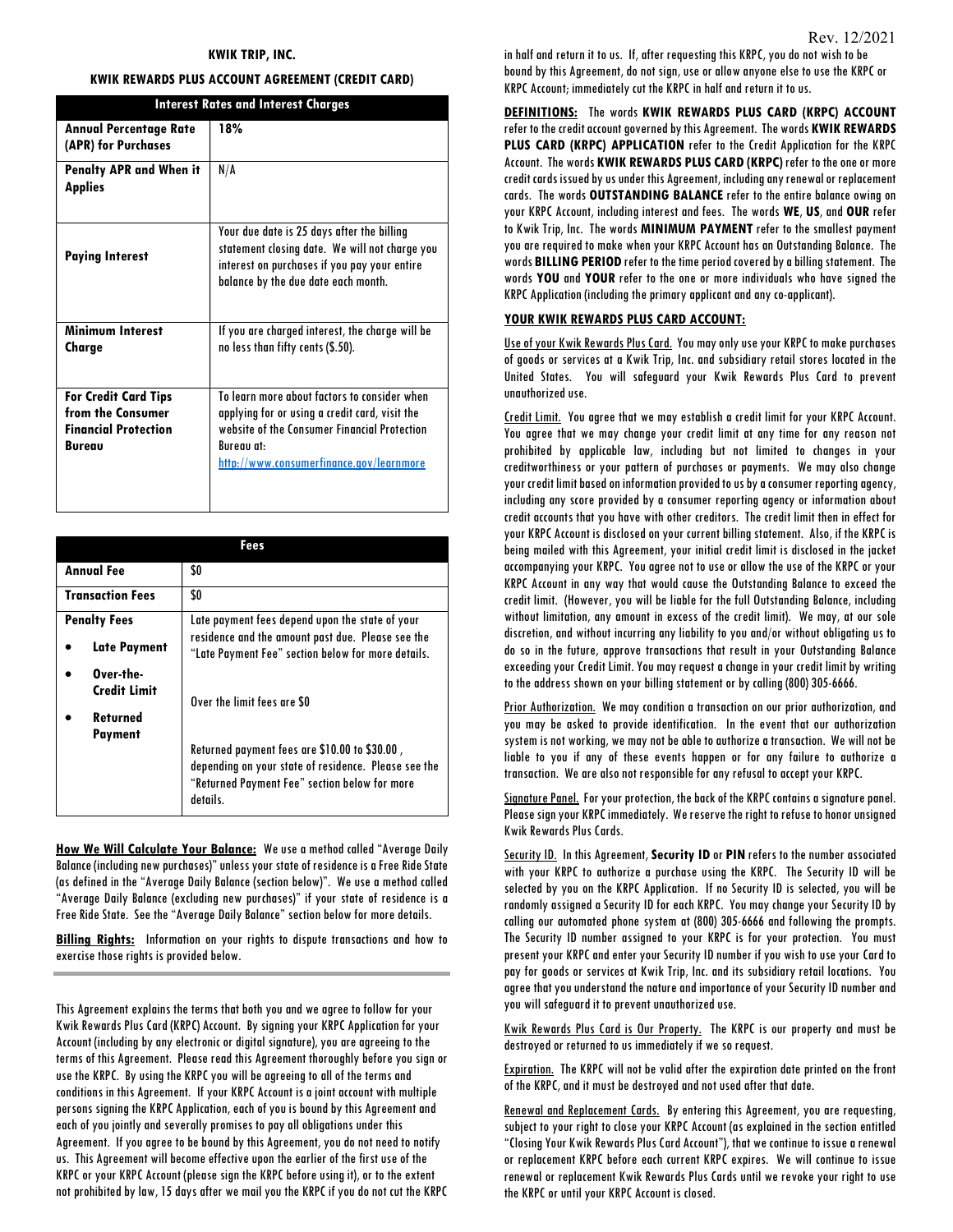Additional Cards. You may request additional Kwik Rewards Plus Cards at no additional cost for members of your family or for others you authorize to use your KRPC Account. You are responsible for each additional KRPC as explained in the following section.

RESTRICTIONS ON AND LIABILITY FOR USE OF KWIK REWARDS PLUS CARD

ACCOUNT: Each use of your KRPC Account is subject to the unused amount of available credit on the credit limit. You will be responsible for all charges to your KRPC Account made by you or by the individual named on the KRPC or by any person to whom you or the individual named on the KRPC has voluntarily relinquished physical possession of the KRPC. You will be liable for all charges incurred by that person to the extent allowed by applicable law.

HOW TO USE THE KWIK REWARDS PLUS CARD AND YOUR KWIK REWARDS **PLUS CARD ACCOUNT:** Subject to the restrictions described in the preceding section, the KRPC and your KRPC Account may be used to charge any purchase made from us (certain product restrictions such as lottery and lotto apply). (Except as used in "Your Billing Rights" notice later in this Agreement, the word "PURCHASE" shall include any lease or rental.)

YOUR LIABILITY FOR UNAUTHORIZED USE: If you disclose your Security ID number to any person(s), you assume all risks and losses for transactions made with such disclosure. If the KRPC is lost or stolen, or if you think that someone may have used your KRPC or KRPC Account without your permission, you agree to notify us immediately by calling (800) 305-6666 or by writing to Kwik Trip, Inc., P.O. Box 1597, La Crosse, Wisconsin 54602-1597. If you notify us by telephone, you agree to confirm your notification in writing. After you have notified us, if the KRPC that you thought was lost or stolen is subsequently found or returned, do not attempt to use the card; cut it in half and return it to us immediately. You will not be liable for unauthorized use of your KRPC Account that occurs after you notify us of the loss, theft, or possible unauthorized use. Your liability for unauthorized charges will be determined by applicable law. You agree to assist us in determining the facts relating to any loss, theft, or unauthorized use of your KRPC or KRPC Account and to comply with the procedures that we may require for our investigation.

YOUR PROMISE TO PAY: You promise to pay to us, according to the terms of this Agreement, the full Outstanding Balance (including without limitation any amount in excess of the credit limit). You also promise to pay us for charges incurred by anyone you allow to use your Kwik Rewards Plus Card(s) or your KRPC Account. If you give anyone possession of your KRPC and authorize them to use your KRPC, you must regain possession of your KRPC to terminate their authorized use of your KRPC. All payments must be denominated in United States dollars. You may pay us by check, money order or electronic funds transfer. If you pay us by check, your check must be drawn on a depository institution located in the United States. At our option, we may obtain payment for any check or other instrument that you send to us by initiating an electronic transfer from your account at your depository institution in the amount of your check or instrument. Your check or instrument will not be returned to you by us or by your depository institution. Your depository institution account may be debited as early as the same day we receive your check or instrument. If we cannot process the electronic transfer or if the electronic transfer is returned to us, we may present the original check or instrument, a substitute check, draft or similar instrument to obtain payment. Payments cannot be made at Kwik Trip, Inc. and its subsidiary retail locations.

ACCORD AND SATISFACTION: We may accept letters, checks or other types of payment showing "payment in full" or other language to indicate satisfaction of your obligations without waiving any of our rights to receive full payment under the terms of this Agreement.

BILLING STATEMENTS: We will send you a billing statement each month that your KRPC Account has a balance. Your billing statement will summarize each transaction on your KRPC Account during the preceding Billing Period. Your billing statement will also show the new Outstanding Balance, the amount past due, the Minimum Payment due, and the payment due date, which will be 25 days from the billing statement closing date. Please examine your billing statement carefully when you receive it. Preservation of your rights under federal law regarding resolution of billing errors depends upon your timely recognition of potential errors, as explained in "Your Billing Rights" notice at the end of this Agreement.

NO ANNUAL FEE: No Annual Fee is charged for your KRPC Account.

YOUR PAYMENT AGREEMENT: If you do not pay your Outstanding Balance in full, you agree to pay at least the Minimum Payment shown on your billing statement by the payment due date. Your payments will be used to pay Finance Charges, if any, and then to pay any remaining balances. You may, at any time, pay the total Outstanding Balance you owe on your KRPC Account. Payments will be posted to your KRPC Account in a timely manner as required by applicable law. However, we may delay restoring your available credit limit in the amount of a payment until we verify that we have collected such funds.

**MINIMUM PAYMENTS:** The Minimum Payment shown on your billing statement will be calculated as follows: If the Outstanding Balance is less than \$20.00, the Minimum Payment is equal to the entire Outstanding Balance. If the Outstanding Balance is \$20.00 or more, the Minimum Payment will be the greater of: (i) \$20.00, (ii) 10% of the Outstanding Balance (rounded to the next highest whole dollar), plus any delinquent portion of any prior payment(s); or (iii) the amount of the Outstanding Balance that exceeds your credit limit plus 10% of the Outstanding Balance plus any delinquent portion of any prior payment(s).

DAILY PERIODIC RATE AND ANNUAL PERCENTAGE RATE: The daily periodic rate applicable to your KRPC Account is 0.0493%. The ANNUAL PERCENTAGE RATE applicable to your KRPC Account is 18%.

FINANCE CHARGE: A Finance Charge is the amount we add to your KRPC Account for allowing you to pay us less than your full Outstanding Balance in any month. We figure your Finance Charge by multiplying the Average Daily Balance (defined below) of your KRPC Account by the daily periodic rate.

AVERAGE DAILY BALANCE: If you are a resident of Maine, Maryland, Minnesota, Mississippi, Nebraska, New Mexico, New York, Vermont, or Virginia, to calculate the "Average Daily Balance" we take the beginning balance of your KRPC Account each day, and subtract any payments or credits. This gives us the daily balance. Then, we add up all the daily balances for the Billing Period and divide the total by the number of days in the Billing Period. This gives us the "Average Daily Balance".

If you are a resident of any other state not listed above, to calculate the "Average Daily Balance" we take the beginning balance of your KRPC Account each day, add any new purchases and subtract any payments or credits. This gives us the daily balance. Then, we add up all the daily balances for the Billing Period and divide the total by the number of days in the Billing Period. This gives us the "Average Daily Balance."

WHEN FINANCE CHARGES BEGIN TO ACCRUE: If you fail to pay your full Outstanding Balance prior to the payment due date in the preceding Billing Period, a Finance Charge will begin to accrue on each transaction from the date the charge is posted to your KRPC Account, unless you are a resident of Maine, Maryland, Minnesota, Mississippi, Nebraska, New Mexico, New York, Vermont, or Virginia. If you are a resident of Maine, Maryland, Minnesota, Mississippi, Nebraska, New Mexico, New York, Vermont, or Virginia and you fail to pay your full Outstanding Balance by the payment due date in the preceding Billing Period, a Finance Charge will begin to accrue on each transaction from the beginning of the next Billing Period after the charge is posted to your KRPC Account. Notwithstanding the foregoing, we will not add a Finance Charge for any Billing Period for which both previous and current Outstanding Balances are paid in full by their respective payment due dates (25 days from the billing statement closing date).

**MINIMUM FINANCE CHARGE:** Notwithstanding the foregoing, for any Billing Period in which a Finance Charge is imposed on your KRPC Account, you agree to pay a minimum FINANCE CHARGE of \$0.50 for each Billing Period in which you fail to pay the full Outstanding Balance, unless your state of residence is Arkansas, the District of Columbia, Hawaii, Illinois, Maryland, Nebraska, North Carolina, New Mexico, or Rhode Island.

RETURNED PAYMENT FEE: If you make, issue or draw a check used to pay for your KRPC Account and such check has been dishonored upon the first presentment (or, if your state of residence is Maryland, upon the second presentment), you agree to pay us a reasonable Returned Payment Fee of \$30.00 for processing the returned payment, subject to the following exceptions: the Returned Payment Fee shall be \$25.00 if your state of residence is Colorado, Florida, Illinois, Indiana, Louisiana, Michigan, Nevada, New Hampshire, North Carolina or Oklahoma; \$20.00 if your state of residence is Idaho, Iowa, New Jersey, New York or Utah; \$15.00 if your state of residence is California, Maryland, Missouri or Texas; \$10.00 if your state of residence is Kansas; and no Returned Payment Fee shall be charged if your state of residence is Connecticut, District of Columbia, Hawaii, Maine, Massachusetts, Nebraska, New Mexico, Pennsylvania, Rhode Island, South Carolina, South Dakota, Vermont, Washington or Wyoming.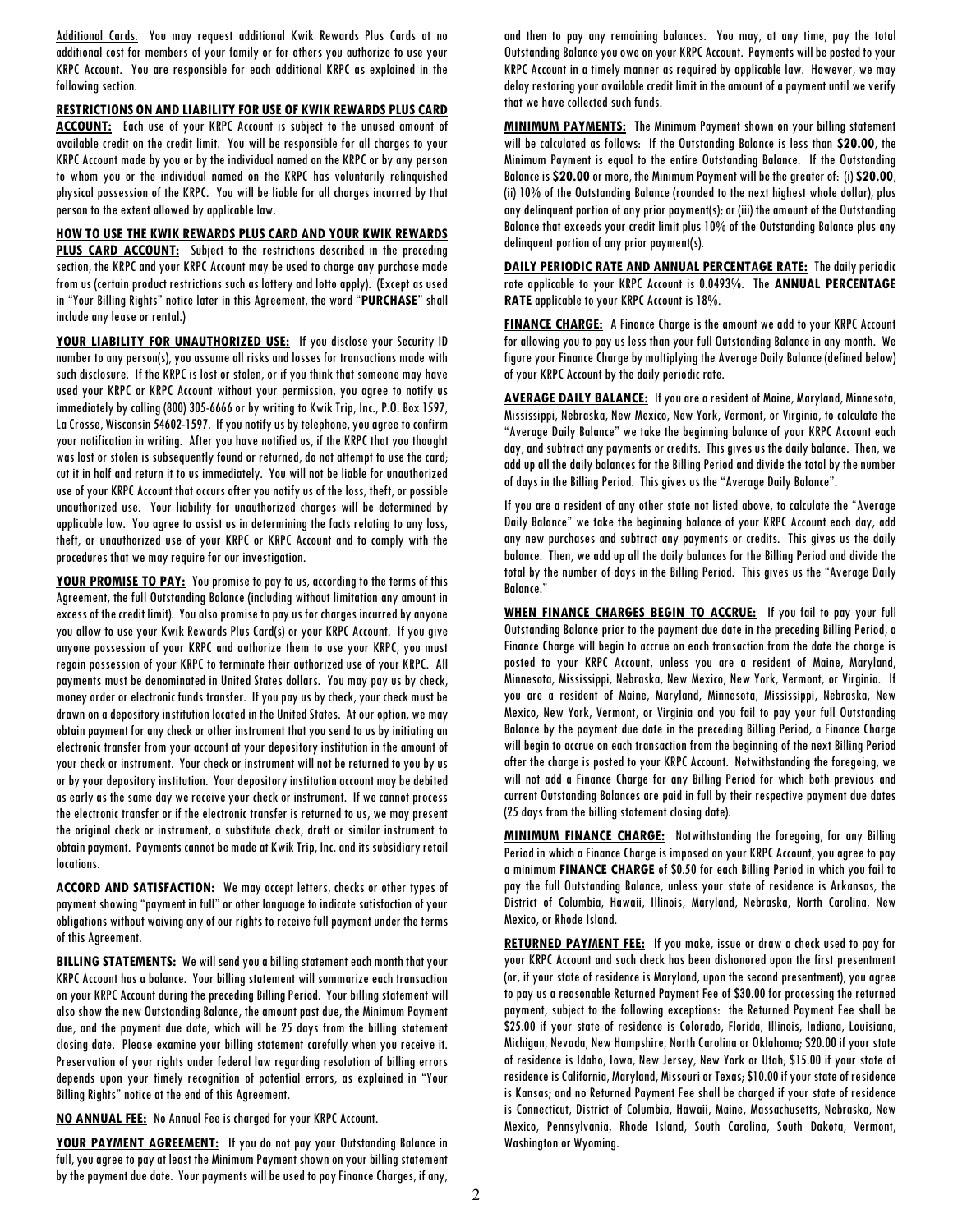LATE PAYMENT FEE: If any required Minimum Payment is not received by us by your Payment Due Date, you agree to pay us a Late Payment Fee of \$20.00 subject to the following exceptions; the Late Payment Fee shall be \$18.00 if your state of residence is Alabama or Indiana; \$15.00 if your state of residence is Colorado, Idaho, Iowa or Texas; \$12.00 if your state of residence is Rhode Island; \$10.00 if your state of residence is Florida, Kentucky, Louisiana, Maine, Mississippi, Montana, New Jersey or Wyoming; \$7.20 if your state of residence is Hawaii or Kansas; 5% of the delinquent Minimum Payment not to exceed \$10.00 if your state of residence is Connecticut or Maryland; 10% of the Outstanding Balance not to exceed \$10.00 if your state of residence is Massachusetts; \$10.00 if the delinquent payment is greater than \$25.00 or \$5.00 if the delinquent Minimum Payment is not greater than \$25.00 if your state of residence is Missouri; \$10.00 if the Outstanding Balance is \$100.00 or more or \$5.00 if the Outstanding Balance is less than \$100.00 if your state of residence is North Carolina; 5% of the delinquent Minimum Payment if your state of residence is Virginia; 5% of any delinquent Minimum Payment exceeding \$200.00 or 10% of any delinquent Minimum Payment not exceeding \$200.00 if your state of residence is Illinois; \$10.00 if the Average Daily Balance exceeds \$100.00 or \$2.00 if the Average Daily Balance is less than \$100.00 if your state of residence is Washington; and no Late Payment Fee if you reside in California, District of Columbia, Delaware, New Mexico, Tennessee or Vermont.

### KWIK REWARDS PROGRAM:

Kwik Rewards: See the Kwik Rewards Terms and Conditions for program and benefit structure.

# FINANCIAL AND CREDIT INFORMATION:

Financial Statements. We may need updated financial information from you at some time in the future. If we ask, you agree to promptly furnish a current financial statement or to provide us with your updated KRPC Application.

Credit Reports. You authorize us to check information about you, your credit history, or your salary or employment with consumer reporting agencies, including credit bureaus, or others. You also authorize us to report information about your KRPC Account to credit bureaus. Late payments, missed payments or other defaults on your KRPC Account may be reflected in your credit report. We may ask credit bureaus for reports of your credit history. At your request, we will tell you whether or not we have requested such reports and will tell you the names and addresses of the credit bureaus furnishing the reports.

IF YOU CHANGE YOUR NAME AND ADDRESS: You agree to promptly notify us, either by calling (800) 305-6666 or, in writing to Kwik Trip, Inc., P.O. Box 1597, La Crosse, Wisconsin 54602-1597, if you change your name, home address or mailing address.

CLOSING YOUR KWIK REWARDS PLUS CARD ACCOUNT: You may close your KRPC Account at any time by calling us at (800) 305-6666. When your KRPC Account is closed or credit privileges are suspended (whether by you or by us), your right to use the KRPC, to make changes (including but not limited to: changing an email address or updating banking information) to the KRPC Account and/or to receive Kwik Rewards will automatically be terminated; however, all other provisions of this Agreement shall remain in full force and effect until the Outstanding Balance and any other charges provided for in this Agreement or applicable law are paid in full.

**DEFAULT AND REMEDIES:** You will be in default under this Agreement if the Minimum Payment is not received at our address specified for payments by the payment due date shown on your billing statements (or, if your state of residence is Wisconsin, if you fail to pay the Minimum Payment by the payment due date shown on your billing statements twice or more within any twelve (12) month period), you make a payment to us that is not honored by your bank, you become the subject of bankruptcy or insolvency proceedings, or if you fail to honor any other covenant or obligation under this Agreement which materially impairs your ability to pay amounts due under this Agreement. At any time after this Agreement is in default or upon your death, we may, in our sole discretion, reduce your credit limit, terminate your KRPC Account or suspend your credit privileges (in which case, the terms of this Agreement will continue in effect until the Outstanding Balance, including any fees and costs, has been paid in full), and declare all amounts due hereunder immediately due and payable (unless notice and an opportunity to cure is required by applicable law, and in that event, such amounts shall become payable if such default is not cured as provided in applicable law), bring a legal action against you to collect the Outstanding Balance owing to us, terminate your eligibility for Kwik Rewards, or take any other action permitted by applicable law.

To the maximum extent permissible under applicable law, you agree to pay us reasonable attorney's fees and all costs and expenses of collection that we incur.

**COMMUNICATIONS:** We or our agents may call or text by telephone regarding your KRPC Account. You agree that we may place such calls or texts using an automatic dialing/announcing device. You agree that we may make such calls or texts to a mobile telephone or other similar device. You agree that we may listen to and record phone conversations that you have with us for training purposes or to evaluate the quality of service.

**UNSECURED OBLIGATION:** Your KRPC Account is unsecured, and we disclaim any security interest in any of your property in connection with your KRPC Account.

**EVIDENCE:** You agree that we may use a copy, microfilm, microfiche or digital image of any periodic statement or other document to prove what you owe us and that the copy, microfilm, microfiche or digital image will have the same validity as the original.

INTERPRETATION, EFFECT AND AMENDMENT OF THIS AGREEMENT: Duration. Except for your right to use the KRPC and to make charges to your KRPC Account (which right expires when your KRPC Account privileges are suspended or your KRPC Account is closed), all other provisions of this Agreement shall remain in full force and effect until your KRPC Account is closed and the Outstanding Balance and any other charges provided for in this Agreement or applicable law are paid in full.

Headings. The headings used in this Agreement are for convenience only and shall have no bearing on the interpretation of this Agreement.

Severability. The provisions of this Agreement are severable to the extent that any provision hereof held to be prohibited or unenforceable in any jurisdiction shall not invalidate the remainder of this Agreement in the jurisdiction and shall be fully enforceable in any other jurisdiction not expressly prohibiting such provisions.

Entire Agreement. You agree that this Agreement (as amended and supplemented from time to time) and your application for a KRPC Account constitute the final expression of the Agreement between you and us and that this Agreement may not be contradicted by any evidence of any prior or contemporaneous or subsequent oral agreement between a representative of ours and you.

No Waiver: Delay in Enforcement. We may exercise our rights under this Agreement immediately, or at our sole discretion, may waive delay in enforcing or decline to enforce any such rights without losing, waiving, or impairing them. Even if we do not enforce our rights or remedies at any one time, we may enforce them at a later time.

Assignment and Binding Effect. You may not sell, assign, or transfer this KRPC Agreement or your KRPC Account or any portion thereof without the express prior written consent of us. We may sell, assign, or transfer this Agreement or your KRPC Account or any portion thereof. Subject to the foregoing, this Agreement shall be binding upon the heirs, representatives, successors and assigns of the parties hereto.

Amendment. You agree that we may from time to time change the terms of this Agreement, to the extent and in the manner provided by applicable law. We will provide you with notice of any such changes as required by applicable law.

Conflict Between This Agreement and Other Documents. With regard to the interpretation and enforcement of this Agreement, in the event of any conflict between this Agreement and any other document relating to any transaction with the Seller, this Agreement will govern.

**IF YOU NEED FURTHER INFORMATION:** If you have a question about this Agreement, or if you want further information, you may call us at (800) 305- 6666.

YOUR BILLING RIGHTS - KEEP THIS NOTICE FOR FUTURE USE: This notice contains important information about your rights and our responsibilities under the Fair Credit Billing Act.

# WHAT TO DO IF YOU FIND A MISTAKE ON YOUR STATEMENT:

If you think there is an error on your statement, write to us at:

Kwik Trip, Inc. P.O. Box 1597 La Crosse, WI 54602 You may also contact us at https://www.kwikrewards.com